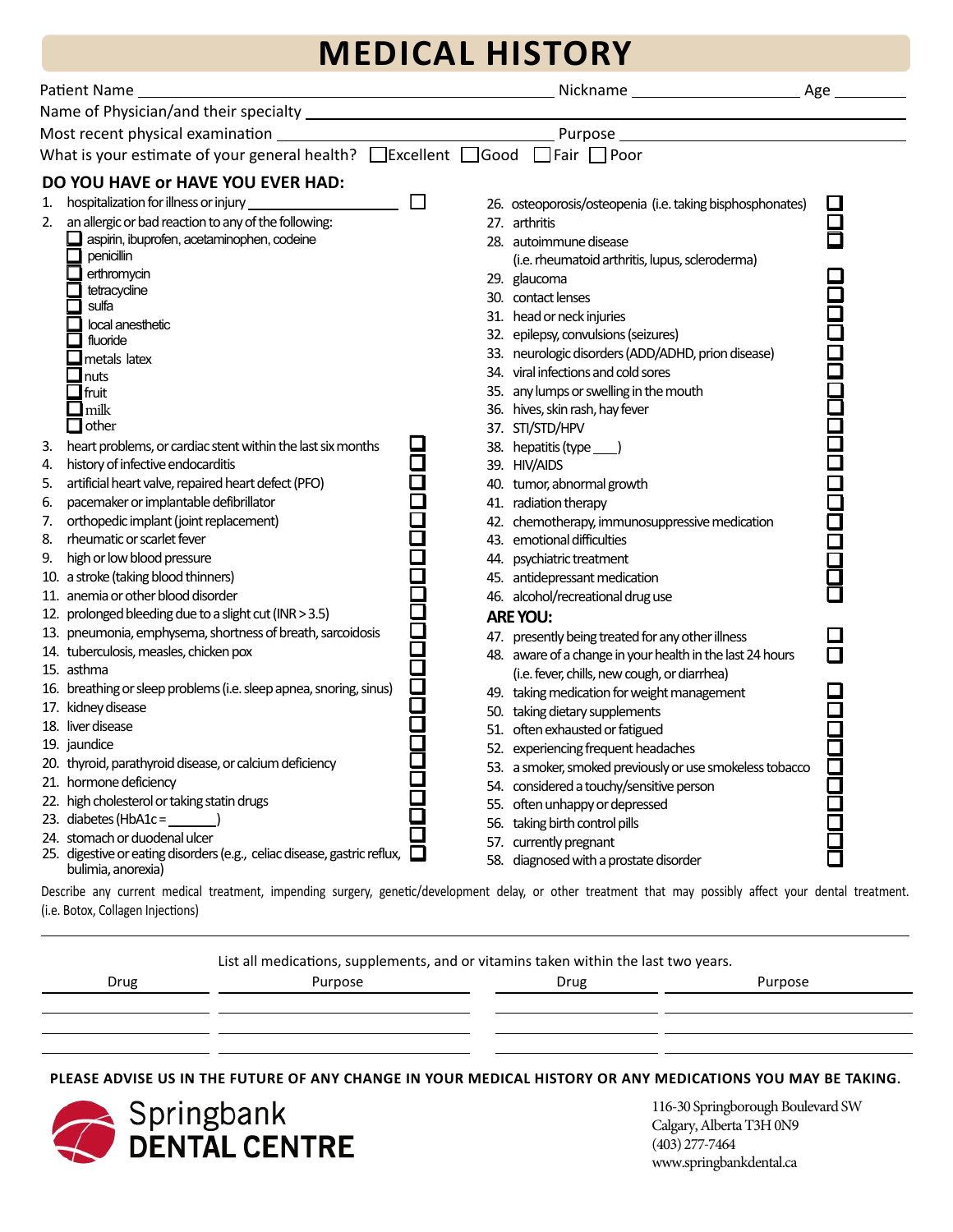# **DENTAL HISTORY**

### **WHAT IS YOUR IMMEDIATE CONCERN?** \_\_\_\_\_\_\_\_\_\_\_\_\_\_\_\_\_\_\_\_\_\_\_\_\_\_\_\_\_\_\_\_\_\_\_\_\_\_\_\_\_\_\_\_\_\_\_\_\_\_\_\_\_\_\_\_\_\_\_\_\_\_\_\_\_\_\_\_\_\_\_\_\_\_\_\_\_

|                                                                           |                                                                                                                                                                                                                                                                                                                                                                                                                                                                                                                                                                                                                                                                                                                                                                                                                                                                                                                                                                                                                                                                                                                                                                                      |                                                                                                               | YES NO                                         |                                                                         |
|---------------------------------------------------------------------------|--------------------------------------------------------------------------------------------------------------------------------------------------------------------------------------------------------------------------------------------------------------------------------------------------------------------------------------------------------------------------------------------------------------------------------------------------------------------------------------------------------------------------------------------------------------------------------------------------------------------------------------------------------------------------------------------------------------------------------------------------------------------------------------------------------------------------------------------------------------------------------------------------------------------------------------------------------------------------------------------------------------------------------------------------------------------------------------------------------------------------------------------------------------------------------------|---------------------------------------------------------------------------------------------------------------|------------------------------------------------|-------------------------------------------------------------------------|
|                                                                           |                                                                                                                                                                                                                                                                                                                                                                                                                                                                                                                                                                                                                                                                                                                                                                                                                                                                                                                                                                                                                                                                                                                                                                                      | $\bigcap$                                                                                                     |                                                |                                                                         |
| 1.<br>2.<br>3.<br>4.<br>5.<br>6.                                          | Are you fearful of dental treatment? How fearful, on a scale of 1 (least) to 10 (most) [166]<br>Have you had an unfavorable dental experience?<br>Have you ever had complications from past dental treatment?<br>Have you ever had trouble getting numb or had any reactions to local anesthetic?<br>Did you ever have braces, orthodontic treatment or had your bite adjusted, and at what age?<br>Have you had any teeth removed or missing teeth that never developed or lost teeth due to injury or facial trauma?                                                                                                                                                                                                                                                                                                                                                                                                                                                                                                                                                                                                                                                               |                                                                                                               | $\Box$<br>$\Box$<br>$\Box$                     | $\Box$<br>$\Box$<br>$\Box$                                              |
|                                                                           |                                                                                                                                                                                                                                                                                                                                                                                                                                                                                                                                                                                                                                                                                                                                                                                                                                                                                                                                                                                                                                                                                                                                                                                      | $\overline{O}$                                                                                                |                                                |                                                                         |
| 7.<br>8.<br>9.<br>10.<br>11.<br>12.<br>13.                                | Do your gums bleed or are they painful when brushing or flossing?<br>Have you ever been treated for gum disease or been told you have lost bone around your teeth?<br>Have you ever noticed an unpleasant taste or odor in your mouth?<br>Is there anyone with a history of periodontal disease in your family?<br>Have you ever experienced gum recession?<br>Have you ever had any teeth become loose on their own (without an injury), or do you have difficulty eating an apple?<br>Have you experienced a burning or painful sensation in your mouth not related to your teeth?                                                                                                                                                                                                                                                                                                                                                                                                                                                                                                                                                                                                 |                                                                                                               | $\Box$                                         | $\Box$<br>$\Box$<br>$\Box$<br>$\Box$<br>$\Box$<br>$\Box$                |
|                                                                           |                                                                                                                                                                                                                                                                                                                                                                                                                                                                                                                                                                                                                                                                                                                                                                                                                                                                                                                                                                                                                                                                                                                                                                                      |                                                                                                               |                                                |                                                                         |
| 14.<br>15.<br>16.<br>17.<br>18.<br>19.<br>20.                             | Have you had any cavities within the past 3 years?<br>Does the amount of saliva in your mouth seem too little or do you have difficulty swallowing any food?<br>Do you feel or notice any holes (i.e. pitting, craters) on the biting surface of your teeth?<br>Are any teeth sensitive to hot, cold, biting, sweets, or do you avoid brushing any part of your mouth?<br>Do you have grooves or notches on your teeth near the gum line?<br>Have you ever broken teeth, chipped teeth, or had a toothache or cracked filling?<br>Do you frequently get food caught between any teeth?                                                                                                                                                                                                                                                                                                                                                                                                                                                                                                                                                                                               |                                                                                                               | $\Box$<br>$\Box$<br>$\Box$                     | $\Box$<br>$\Box$<br>$\Box$<br>$\Box$<br>$\Box$<br>$\Box$<br>$\Box$      |
|                                                                           |                                                                                                                                                                                                                                                                                                                                                                                                                                                                                                                                                                                                                                                                                                                                                                                                                                                                                                                                                                                                                                                                                                                                                                                      |                                                                                                               |                                                |                                                                         |
| 21.<br>22.<br>23.<br>24.<br>25.<br>27.<br>28.<br>29.<br>30.<br>31.<br>32. | Do you have problems with your jaw joint? (pain, sounds, limited opening, locking, popping)<br>Do you feel like your lower jaw is being pushed back when you bite your back teeth together?<br>Do you avoid or have difficulty chewing gum, carrots, nuts, bagels, baguettes, protein bars, or other hard, dry foods?<br>In the past 5 years, have your teeth changed (become shorter, thinner or worn) or has your bite changed?<br>Are your teeth becoming more crooked, crowded, or overlapped?<br>26. Are your teeth developing spaces or becoming more loose?<br>Do you have trouble finding your bite, or need to squeeze, tap your teeth together, or shift your jaw to make your teeth fit together?<br>Do you place your tongue between your teeth or close your teeth against your tongue?<br>Do you chew ice, bite your nails, use your teeth to hold objects, or have any other oral habits?<br>Do you clench or grind your teeth together in the daytime or make them sore?<br>Do you have any problems with sleep (i.e. restlessness or teeth grinding), wake up with a headache or an awareness of your teeth?<br>Do you wear or have you ever worn a bite appliance? |                                                                                                               | $\Box$<br>$\Box$<br>$\Box$<br>$\Box$<br>$\Box$ | □<br>$\Box$<br>$\Box$<br>$\Box$<br>$\Box$<br>$\Box$<br>$\Box$<br>$\Box$ |
|                                                                           |                                                                                                                                                                                                                                                                                                                                                                                                                                                                                                                                                                                                                                                                                                                                                                                                                                                                                                                                                                                                                                                                                                                                                                                      | $ {\color{blue} \bullet} {\color{blue} \bullet} {\color{blue} \bullet}$                                       |                                                |                                                                         |
| 33.<br>34.<br>35.<br>36.<br>37.                                           | Is there anything about the appearance of your teeth that you would like to change (shape, color, size)?<br>Have you ever whitened (bleached) your teeth?<br>Have you felt uncomfortable or self conscious about the appearance of your teeth?<br>Have you been disappointed with the appearance of previous dental work?<br>What do you want your teeth to be like in 20 years? Notice that the control of the control of the control of the control of the control of the control of the control of the control of the control of the control of the cont                                                                                                                                                                                                                                                                                                                                                                                                                                                                                                                                                                                                                          |                                                                                                               |                                                | $\Box$                                                                  |
|                                                                           |                                                                                                                                                                                                                                                                                                                                                                                                                                                                                                                                                                                                                                                                                                                                                                                                                                                                                                                                                                                                                                                                                                                                                                                      |                                                                                                               |                                                |                                                                         |
|                                                                           |                                                                                                                                                                                                                                                                                                                                                                                                                                                                                                                                                                                                                                                                                                                                                                                                                                                                                                                                                                                                                                                                                                                                                                                      | Date and the state of the state of the state of the state of the state of the state of the state of the state |                                                |                                                                         |
|                                                                           | Springbank<br>DENTAL CENTRE                                                                                                                                                                                                                                                                                                                                                                                                                                                                                                                                                                                                                                                                                                                                                                                                                                                                                                                                                                                                                                                                                                                                                          | 116-30 Springborough Boulevard SW<br>Calgary, Alberta T3H 0N9<br>$(403)$ 277-7464                             |                                                |                                                                         |

www.springbankdental.ca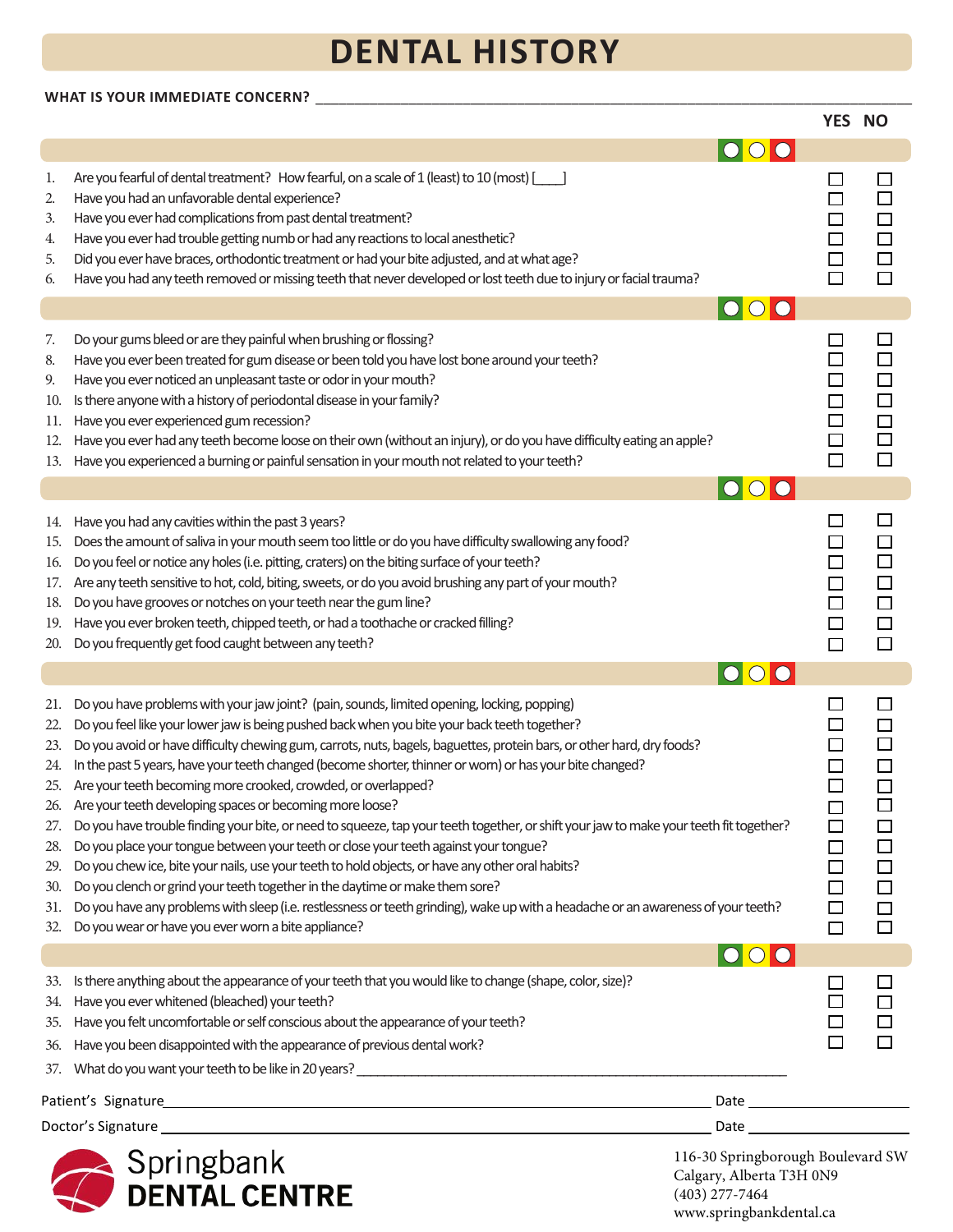

#### **Dental Office Personal Information Consent Form**

We are committed to protecting the privacy of our patient's personal information and to utilizing all personal information in a responsible manner. This document summarizes some of the personal information that we collect, use and disclose. In addition to the circumstances described in this form, we also collect, use and disclose personal information when permitted or required by law.

We collect information from our patients such as names, home and work addresses, home and work telephone numbers, and e-mail addresses. (Collectively known as "Contact Information") Contact information is collected and used for the following purposes:

- $\triangleright$  To open up and update patient files.
- $\triangleright$  To invoice patients for dental services, to process credit card payments, or to collect unpaid accounts.
- $\triangleright$  To process claims for payment or reimbursement from third-party health benefit providers and insurance companies.
- Ø To send reminders to patients concerning the need for further dental examination or treatment.
- $\triangleright$  To send patients information material about our dental practice.

Contact information is disclosed to third-party health benefit providers and insurance companies where the patient has submitted a claim for reimbursement or payment of all or part of the cost of dental treatment or has asked us to submit a claim on the patients' behalf.

Financial information may be collected in order to make arrangement for the payment of dental services.

We collect information from our patients about their health history, their family health history, physical condition and previous dental treatments. (Collectively known as "Medical Information") Patients' Medical information is collected and used for the purpose of diagnosing dental conditions and providing dental treatment.

Patients' Medical information is disclosed:

- $\triangleright$  To third-party health benefit providers and insurance companies where the patient has submitted a claim for reimbursement or payment of all or part of the cost of dental treatment or has asked us to submit a claim on the patients' behalf.
- Ø To other dentists and dental specialists, where we are seeking a second opinion and the patient has consented to obtaining a second opinion.
- $\triangleright$  To other dentists and dental specialists if the patient, with their consent, has been referred by us to the other dentist or dental specialist for treatment.
- $\triangleright$  To other health professionals such as physicians if the patient, with their consent, has been referred by us to the other health care professional for either a second opinion or treatment.

If we are ever considering selling all or part of our dental practice, qualified purchasers may be granted access as part of the due diligence process to patient information in order to verify information important to the potential sale. If this occurs, we will take steps to ensure that the prospective purchaser safeguards all personal information.

Dentists are regulated by the Alberta Dental Association and College which may inspect our records and interview our staff as part of its regulatory activities in the public interest.

I consent to the collection, use and disclose of my personal information as set out above.

\_\_\_\_\_\_\_\_\_\_\_\_\_\_\_\_\_\_\_\_\_\_\_\_\_\_\_\_\_\_\_\_\_\_\_\_\_\_\_\_\_\_\_\_\_\_\_\_\_\_\_\_\_\_\_\_\_\_\_\_

#### **Agreed and accepted on this date**